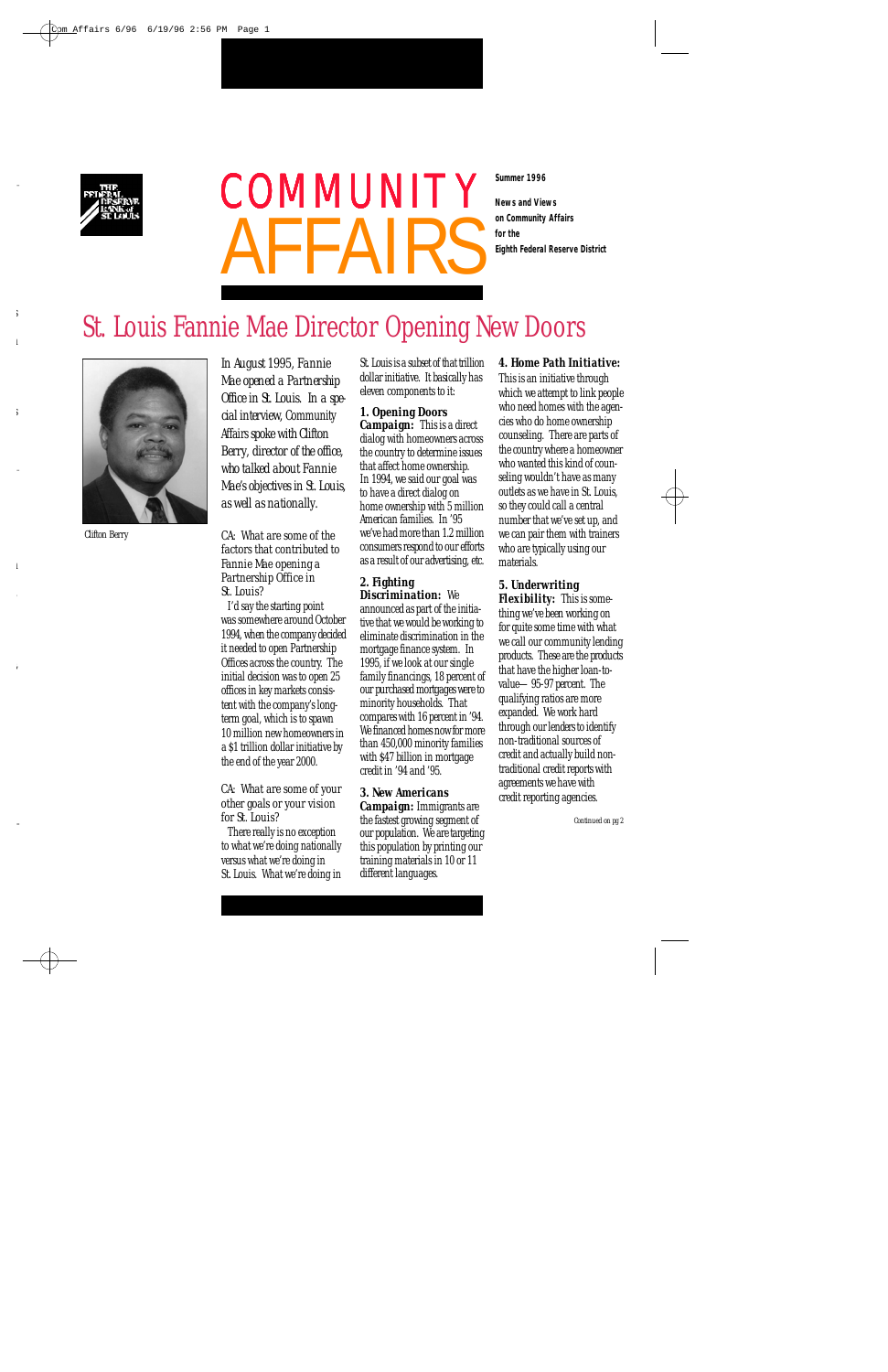### **Clifton Berry**

*Continued from pg 1*

*6. Partnership Offices:* We've committed to opening 25 offices across the country. I think, today, if I'm not mistaken, we have about 22 partnership offices. Some of the cities we're in besides St. Louis are New York. Chicago, Los Angeles, Atlanta, Hartford, Boston, Miami, New Orleans and Cleveland—it's kind of a representative set.

#### *7. Underwriting*

*Experiments:* We've committed to do about \$5 billion in these underwriting experiments. This is basically product development. In St. Louis one of our underwriting experiments has to do with the St. Louis rehab mortgage only being offered in St. Louis. If this pilot is successful, it may be replicated in other cities; likewise, if Chicago has a program that is working, we can bring it here.

*8. Innovations for Change:* What we're doing is introducing new products. For instance, we introduced our Home Keeper mortgage as a conventional reverse mortgage where senior citizens can use the equity in their home to establish a stream of income.

#### *9. Multifamily*

*Housing Finance:* We also have established more aggressive multifamily housing goals. Fannie Mae is essentially a single-family company, but because of our size we've committed to financing \$50 billion in multifamily housing to create affordable rental housing opportunities over the same period of commitment by the year 2000.

*Approximately 30 percent of the people employed by this company…work on nothing but technology. Through technological innovations we believe as much as \$1,000 can be squeezed out of the cost of originating a mortgage.*

> —Clifton Berry *Director, Fannie Mae Partnership Office, St. Louis*

*10. Reducing Costs Through Technology:* I think this is probably as significant as anything else we're doing. Approximately 30 percent of the people employed by this company—and there are about 3,500 employees—work on nothing but technology. Through technological innovations we believe as much as \$1,000 can be squeezed out of the cost of originating a mortgage.

*11. Fannie Mae Foundation:* The commitment on the part of the Foundation, hopefully independently, is to spend more than \$30 million a year over the next 3 years to support housing and community development. It's through this mechanism that we support the operating budgets of non-profit organizations who are active in some aspect of the mortgage finance system. Whether training, counseling or, in some cases, development, that is the activity of the Foundation.

*CA: Tell us about the HouseSt. Louis program which was recently announced.*

We announced that over the next five years we would purchase mortgages totaling \$275 million in this market. The interesting thing about that, and I think probably a story that's buried in the numbers, is that for us to get \$275 million in mortgages, our activities

have to produce probably three times that number. We buy mortgages, of course, that are made according to our standards, but there's nothing that says that if a bank makes a loan that it has to sell it to us. Our \$275 million number is based upon what we think we can get out of the market, so we have to work to increase the market. Also we've committed under the plan to make a \$500,000 investment in the St. Louis Equity Fund. The other key thing under the HouseSt. Louis investment plan is the development of new products that are available in St. Louis. One is the rehab mortgage that we talked about earlier, and another is the middle-income homeowners product which is designed to attract people into the city or to influence middle-income earners who are presently in the city to stay.

*CA: Would you like to see lenders more actively involved in some way, and, likewise, is there a way that you would like to see nonprofits participate?*

Actually, we're getting a tremendous amount of cooperation from lenders and nonprofits. In terms of the lenders, in particular, we'd like to see more signed up for our program. We need more lender participation, and we're working toward that by training. We're doing a lot of training with lenders because we find that it's hard for them to keep up with the tremendous volume of new products that's always in the market. At this point, it's probably too early to say we're not getting the level of cooperation or that there is anything else we'd like the lenders to do except to be responsive to what we're offering in the market and what makes business sense to them. I think that the strength of the non-profits as a community is very important to what we're doing, and we'd like to see them strengthened by more cooperation, which I think is happening. Being stronger as a group of organizations helps them to attract more resources in the community.

I would say that the operative term is partnership. There's nothing we can do to meet our goals and objectives in this community without others in the community joining hands with us. I think it's important to raise the whole issue of housing in the region to the highest possible priority level.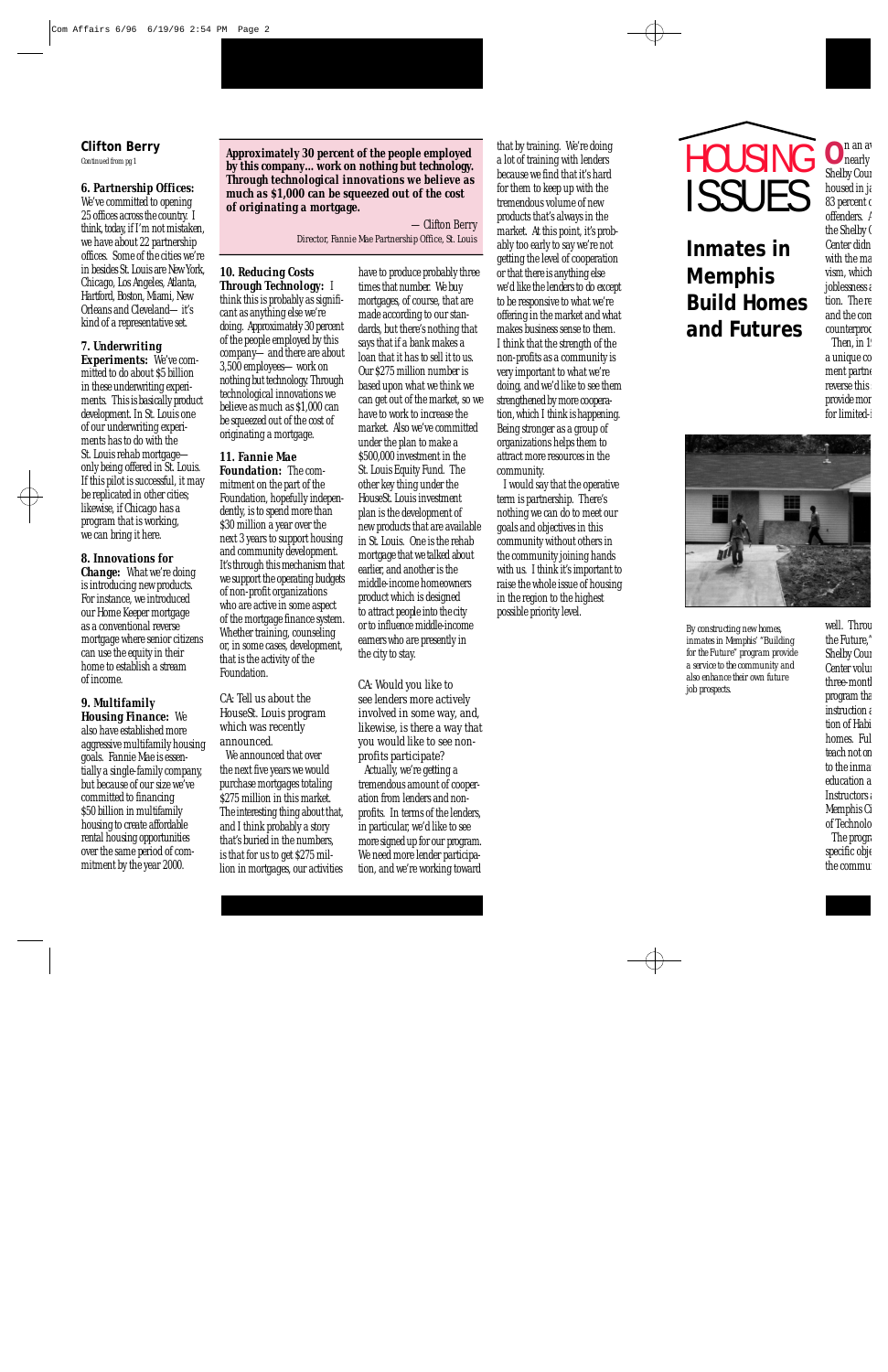# ISSUES **HOUSING**

# **Inmates in Memphis Build Homes and Futures**

**O** n an average day in 1992, nearly 2,500 people in Shelby County, Tenn., were housed in jails, and about 83 percent of them were repeat offenders. A prolonged stay at the Shelby County Correction Center didn't adequately deal with the main causes of recidivism, which were drug abuse, joblessness and a lack of education. The results for the inmates and the community were counterproductive.

Then, in 1993, Memphis started a unique community development partnership designed to reverse this situation and to provide more affordable housing for limited-income families as



*By constructing new homes, inmates in Memphis' "Building for the Future" program provide a service to the community and also enhance their own future job prospects.* 

well. Through "Building for the Future," inmates at the Shelby County Adult Offender Center volunteer to enter a three-month carpentry training program that includes classroom instruction and on-site construction of Habitat for Humanity homes. Full-time instructors teach not only carpentry training to the inmates, but also basic education and life skills. Instructors are employees of Memphis City Schools Division of Technology and Careers.

The program meets four specific objectives to benefit the community:

1. It provides education and training so that inmates are able to find work when released from prison. Inmates receive training in marketable skills that should reduce the rate of re-entry into the criminal court system.

2. It meets a critical need for the Memphis area—the renovation and construction of housing units for limitedincome families. Currently 30,000 units are needed in the city of Memphis. Both the city and county are seeing the conversion of substandard housing into simple, decent housing for families in need as a result of this program.

3. It has added new homes to the tax base of the city and county. Each home has turned non-tax producing property into income-producing property for the Memphis area.

4. It provides a means for Habitat for Humanity of Memphis to come closer to meeting its mission of helping low-income families attain home ownership.

Screening by Adult Offender Center counselors and "Building for the Future" instructors allows for the selection of students whose sentencing permits their completion of the 12-week course inmates selected must have attained work release status. The neighborhood associations where the inmates work are notified and support the program.

Volunteers of the "Building" program have constructed 17 houses and 154 people have graduated from the training. One graduate is co-owner of a construction company and another is the owner of one of the Habitat homes.

In August 1995, the program

began operating two classes concurrently. Classes are made up of  $10$  to  $12$  people. A third course began in January for medium-security inmates whose sentencing does not permit leaving the prison. The students in these classes complete the carpentry skills training and build pre-fab panels for affordable homes in a new plant established in an old cannery on the Division of Correction grounds.

First Tennessee Bank provides budget and financial training at the end of the classes. Most of the homes have been built in the Winchester Park neighborhood of Memphis where other neighborhood revitalization is occurring. The "Building" program has also renovated nine severely damaged public housing homes and a community center in local public housing projects.

For more information about this program, contact Sue Jackson, First Tennessee Bank Corporate Communications, at (901) 523-4357.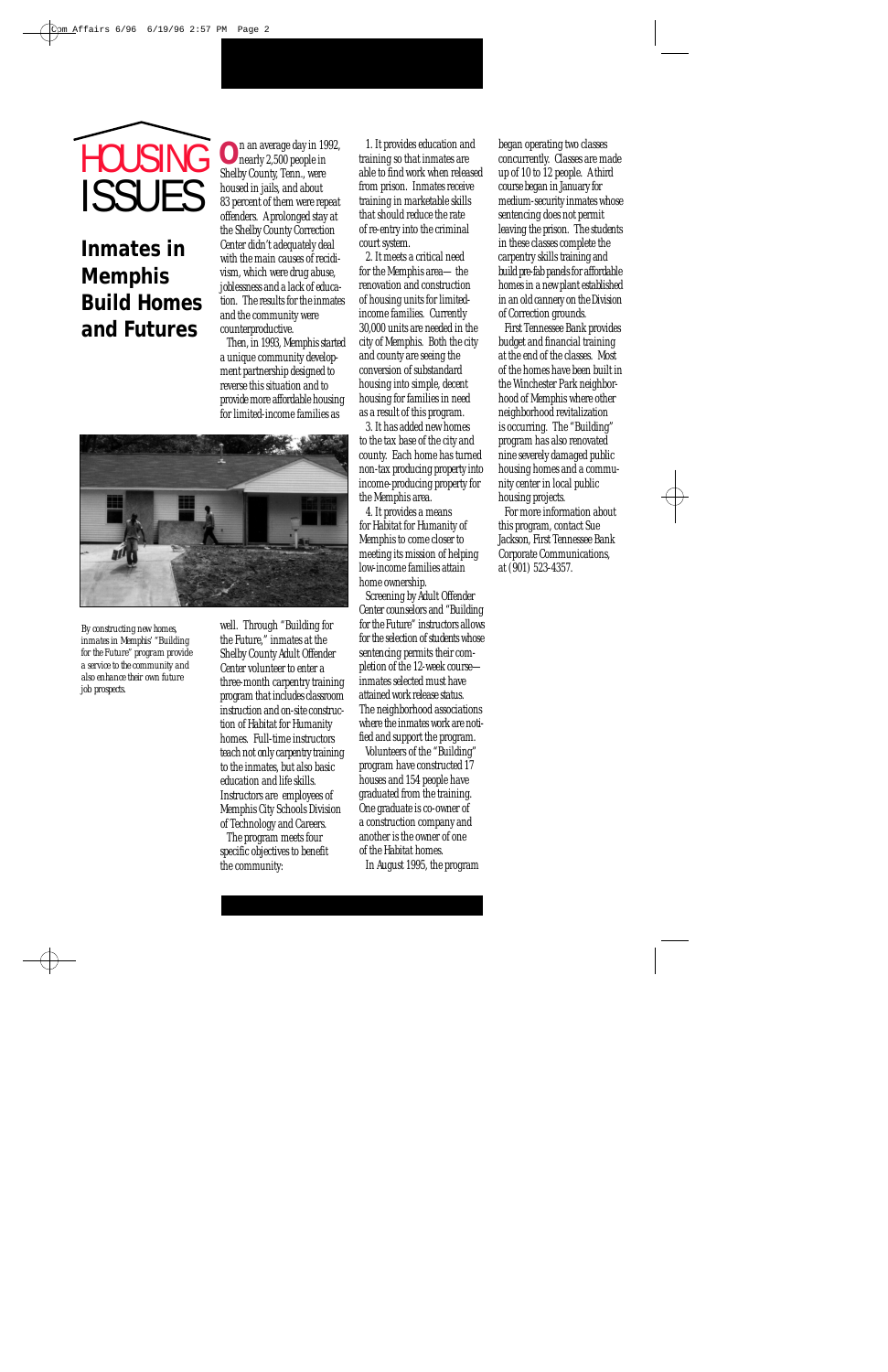# Regional Roundup

#### **Fannie Mae Selects Louisville**

Fannie Mae has chosen Louisville as the site of its first Community Partnership plan. The three-year plan is designed to increase home ownership and affordable rental opportunities in Louisville.

The city will be able to leverage Fannie Mae's resources and products through the partnership, which will emphasize low-, moderate- and middle-income city neighborhoods. Fannie Mae is working on a structure to invest in the Louisville Community Development Bank and the Park DuValle neighborhood development project. In addition, Fannie Mae has made a preliminary commitment to invest up to 10 percent of the

total capital raised in the Housing Partnership's Louisville Equity Fund. The Fund will provide capital for the construction and rehabilitation of rental properties in Louisville that qualify for low-income housing tax credits.

For more information, call Fannie Mae at 1-800-7FANNIE.

## **Mattingly Joins Louisville Branch**

Tamme Mattingly recently joined the Community Affairs staff of the Federal Reserve Bank of St. Louis. Mattingly, an analyst assigned to the Louisville Branch, has several years of experience with a commercial bank in Louisville.

Mattingly will assist in the Bank's efforts to provide banks



*Tamme Mattingly*

and bank holding companies with information on appropriate programs to help meet community development needs, as well as promote the goals of the CRA by facilitating communication between borrower groups, local governments, development organizations and community

financial institutions. She can be reached at (502) 568-9216.

## **Videos Explain Native American Lending**

The Federal Reserve Bank of Minneapolis has produced five one-hour video tapes that show how to lend to Native Americans on Indian reservations.

The goal of the video set, which includes a manual, is to teach banks how to make loans on reservations and how to settle disputes with reservation residents who default. The set costs \$145 and is available by calling 1-800-553-9656, ext. 2290.

# **MISSOURI FIRST Expands** Oppor**tunities**

**U** nder the MISSOURI FIRST Linked Deposit Program one of the nation's most utilized linked deposit loan programs—deposits of state funds are placed in Missouri banks at below-market rates, allowing eligible borrowers to obtain low-interest loans from banks. The \$350 million program, administered by the State Treasurer's Office, provides opportunities for individuals, businesses and organizations to improve the scope and efficiency of their operations. MISSOURI FIRST For Job Creation has been allocated \$110 million. This fund can be

used by new or expanding firms operating in Missouri that have ten or more employees. For every \$25,000 borrowed, at least one job must be created or retained. The minimum deposit and loan amount is \$90,000. Funds can be used to finance relocation expenses, working capital, interim construction, inventory, site development, machinery and equipment, and other expenses necessary to create or retain jobs.

MISSOURI FIRST For Small Business has been allocated \$55 million. Eligible Missouri small businesses must have fewer than 25 employees and be organized

for profit. Small business loans are limited to \$100,000 and can be used for operating expenses; inventory; equipment purchase, rental or lease; and maintenance, repair and renovation to real property.

Other Linked Deposit funds are designed to cover agriculture, multi-family housing development, drought relief, and student loans.

Lenders and borrowers may obtain information and applications by contacting the State Treasurer's Office at 1-800-662-8257.

*Contributors:* Judy Armstrong, Matthew Ashby, Tamme Mattingly, Keith Turbett and Glenda Wilson

*Community Affairs* is published by the Community Affairs Office of the Federal Reserve Bank of St. Louis. Views expressed are not necessarily official opinions of the Federal Reserve System or the Federal Reserve Bank of St. Louis. Please direct any questions or comments to Glenda Wilson at (314) 444-8317.